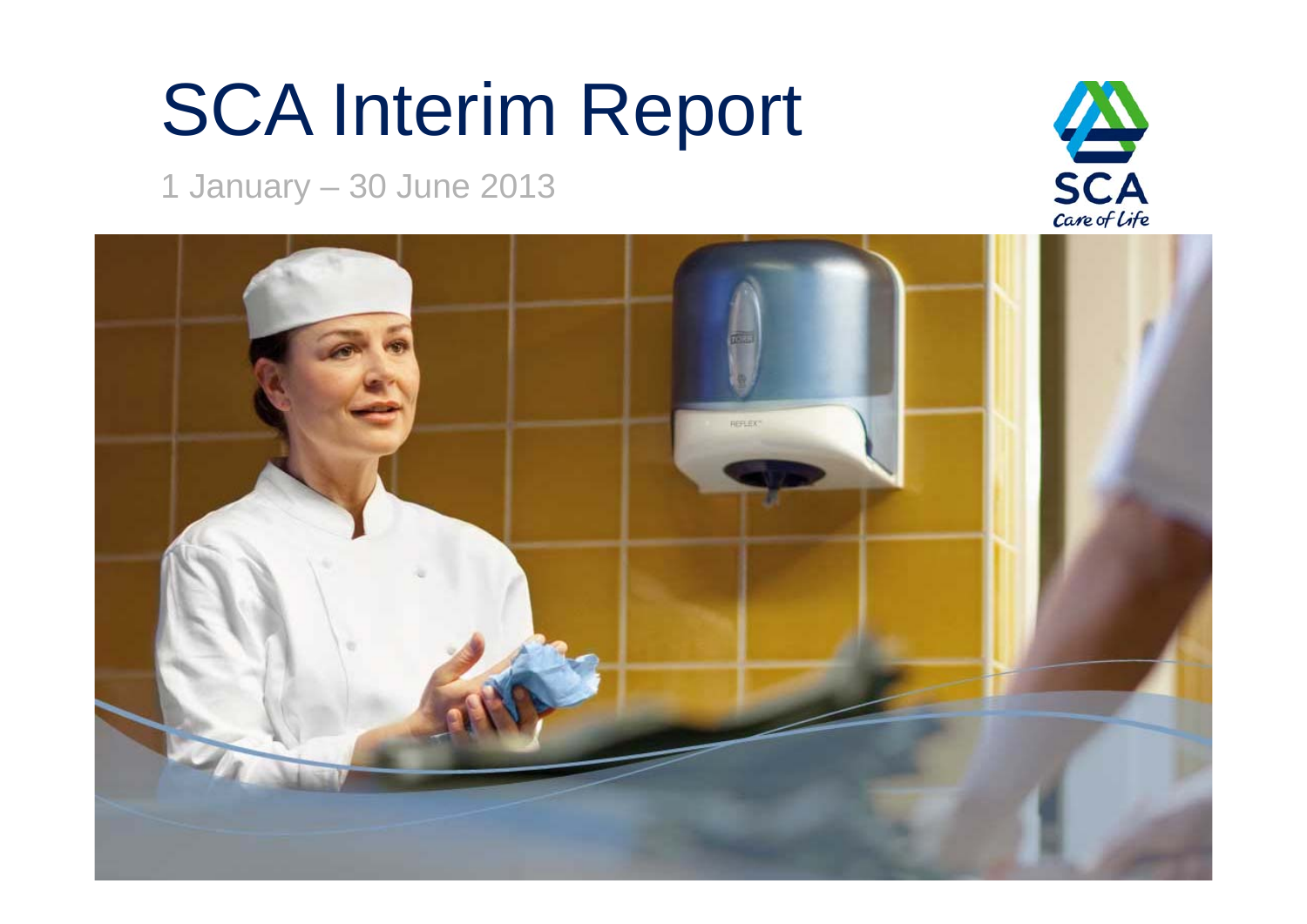

### Macro update

- $\mathcal{L}_{\mathcal{A}}$  Weak global growth
	- I. Weak Western Europe
	- ш Increased confidence in some recovery in the US

#### $\overline{\phantom{a}}$ **Tissue**

- П Some growth in Europe and North America
- $\mathbb{R}^n$ High growth in Emerging markets
- $\overline{\mathbb{R}}$ ■ Personal Care
	- $\overline{\phantom{a}}$ Good demand for incontinence products in Europe
	- $\mathbb{R}^n$ Stable demand for baby diapers and feminine care in Western Europe
	- $\mathcal{L}$ Good growth in Emerging markets
- $\overline{\phantom{a}}$ ■ Forest Products
	- $\overline{\phantom{a}}$ Improved global market for solid-wood products
	- $\overline{\phantom{a}}$ Improved European market for kraftliner
	- $\bar{a}$ Decreased demand for publication paper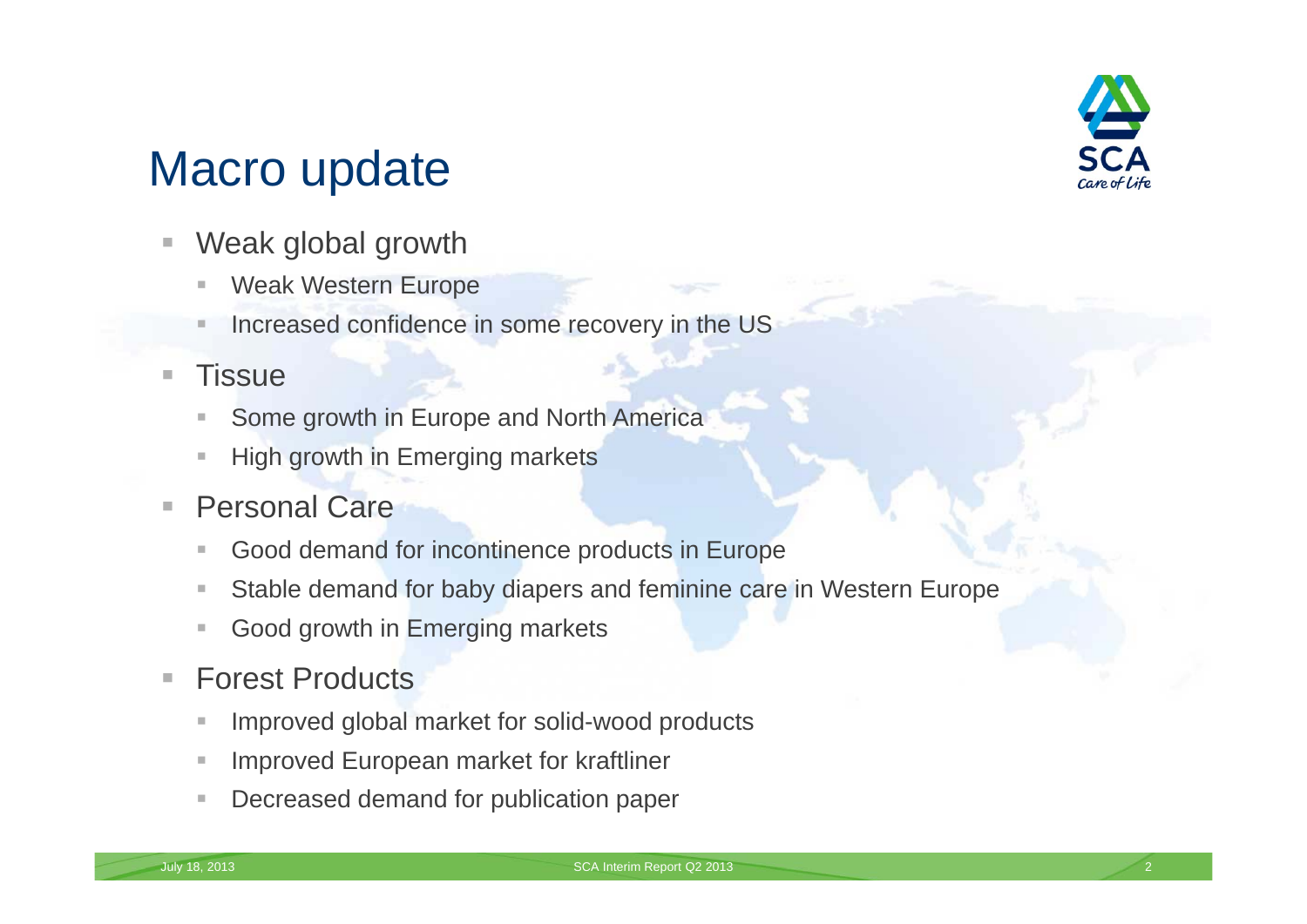#### **Acquisitions**  $\mathcal{L}_{\mathcal{A}}$ Higher volumes

×.

 $\overline{\phantom{a}}$ 

 $\overline{\phantom{a}}$ 

 $\mathbb{R}^d$ 

•

**Summary** 

•

 $\bullet$ 

•

 $\mathcal{L}_{\mathcal{A}}$ Cost savings

#### $\mathcal{L}_{\mathcal{A}}$ Operating cash flow decreased 37%

Good growth in Emerging markets

Lower prices including currency effects

*\* Excluding exchange rate effects and divestments*

Sales growth 18%\*

Q2 2013 vs. Q2 2012

**Acquisitions** 

• Higher volumes

■ Forest Products, -4%\*\*\*

Higher volumes

EBIT increased 5%\*\*\*\*

Hygiene business, 21%\*\*

- *\*\* Excluding exchange rate effects*
- *\*\*\* Excluding divestments*
- *\*\*\*\* Excluding items affecting comparability and exchange rate effects*



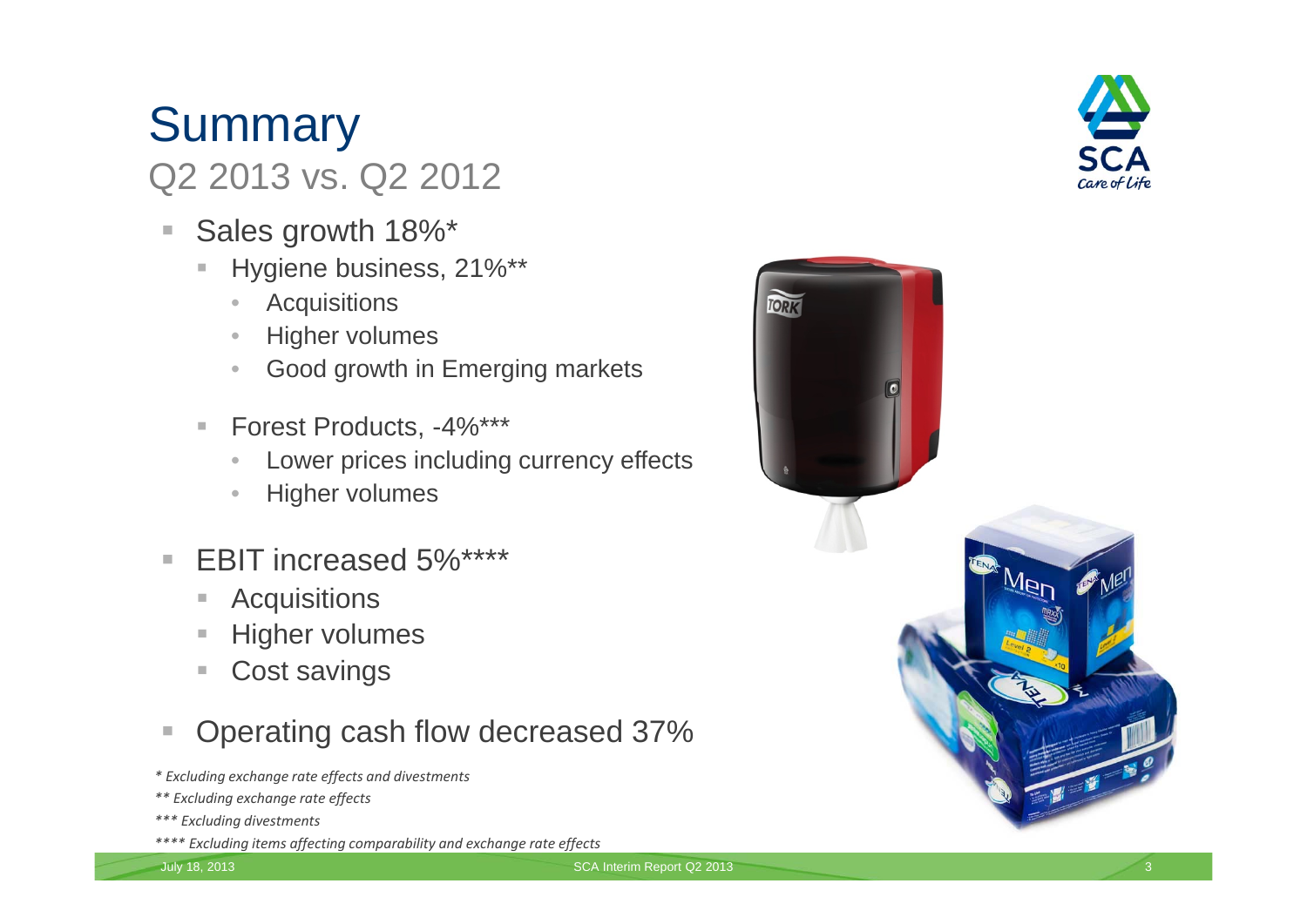

## Efficiency programs

- $\blacksquare$  Hygiene business cost and productivity program
	- $\overline{\phantom{a}}$ Achieved cost savings Q2 2013: SEK 231m
	- I. Annualized cost savings in Q2 2013: EUR 110m
	- $\mathcal{L}_{\mathcal{A}}$ Total annual cost savings of EUR 300m, full effect in 2015
- $\blacksquare$  Georgia-Pacific synergies
	- $\blacksquare$ Achieved cost savings Q2 2013: SEK 87m
	- $\Box$ Annualized cost savings in Q2 2013: EUR 40m
	- u, Total annual cost savings of EUR 125m, full effect in 2016
- **Forest Products efficiency program** 
	- I. Achieved earnings improvement Q2 2013: SEK 110m
	- I. Annualized earnings improvement in Q2 2013: SEK 440m
	- $\overline{\phantom{a}}$  Total annual earnings improvement of SEK 1,300m, full effect in 2015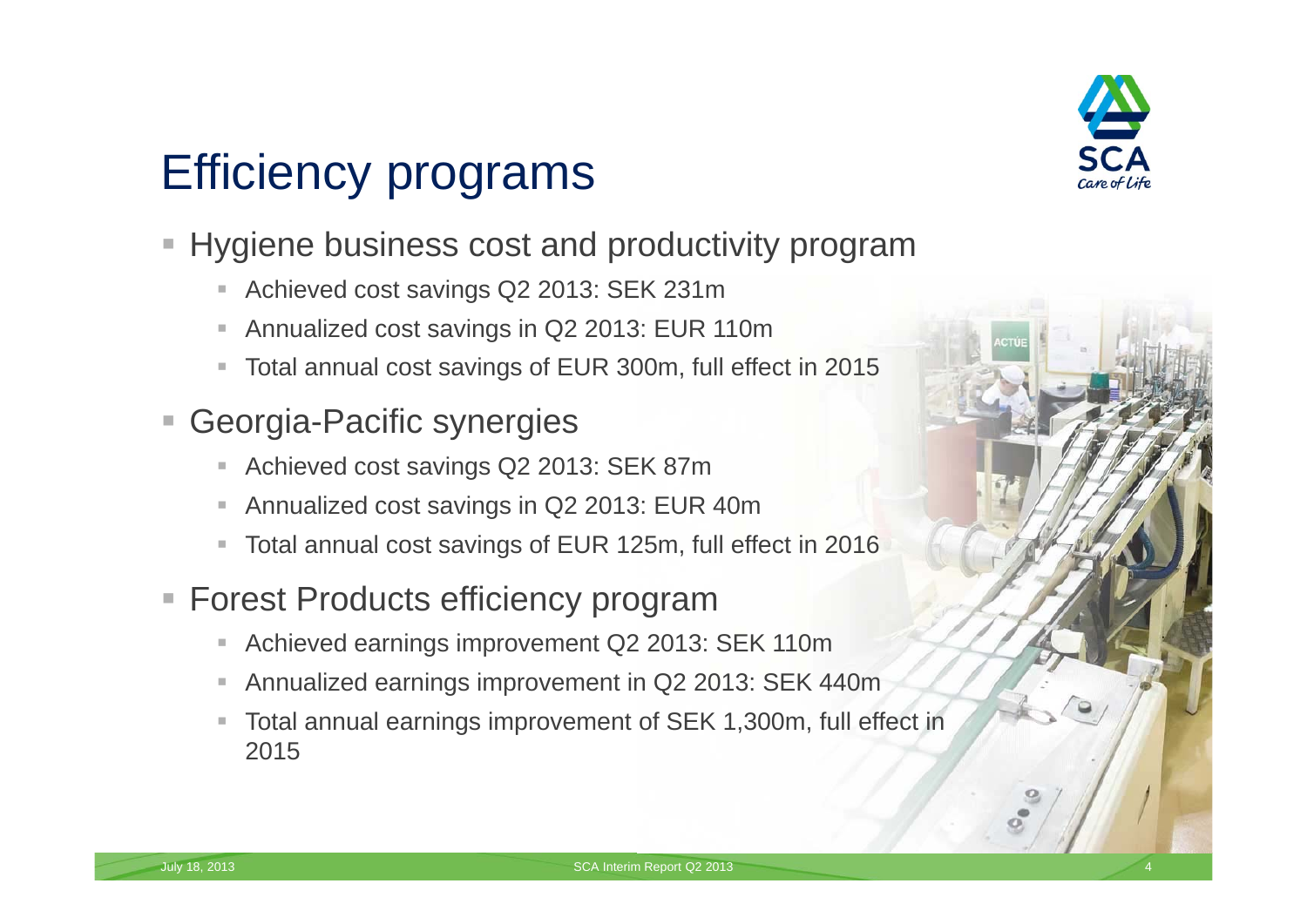

### Q2 2013 Results

| <b>SEK millions</b>      | Q2     | Q2     |       |                     |
|--------------------------|--------|--------|-------|---------------------|
| unless otherwise stated  | 2013   | 2012   |       | Change, % Change, % |
| Net sales                | 22,145 | 20,273 | 9     | $18**$              |
| EBIT*                    | 2,156  | 2,105  | 2     | $5***$              |
| EBIT margin* (%)         | 9.7    | 10.4   |       |                     |
| Profit before tax*       | 1,943  | 1,789  | 9     | ***<br>11           |
| Earnings per share (SEK) | 1.63   | 1.85   |       |                     |
| Operating cash flow      | 1,499  | 2,391  | $-37$ |                     |
| Debt/Equity ratio        | 0.55   | 0.41   |       |                     |

*\* Excluding items affecting comparability*

- *\*\* Excluding exchange rate effects and divestments*
- *\*\*\* Excluding items affecting comparability and exchange rate effects*

July 18, 2013 SCA Interim Report Q2 2013 5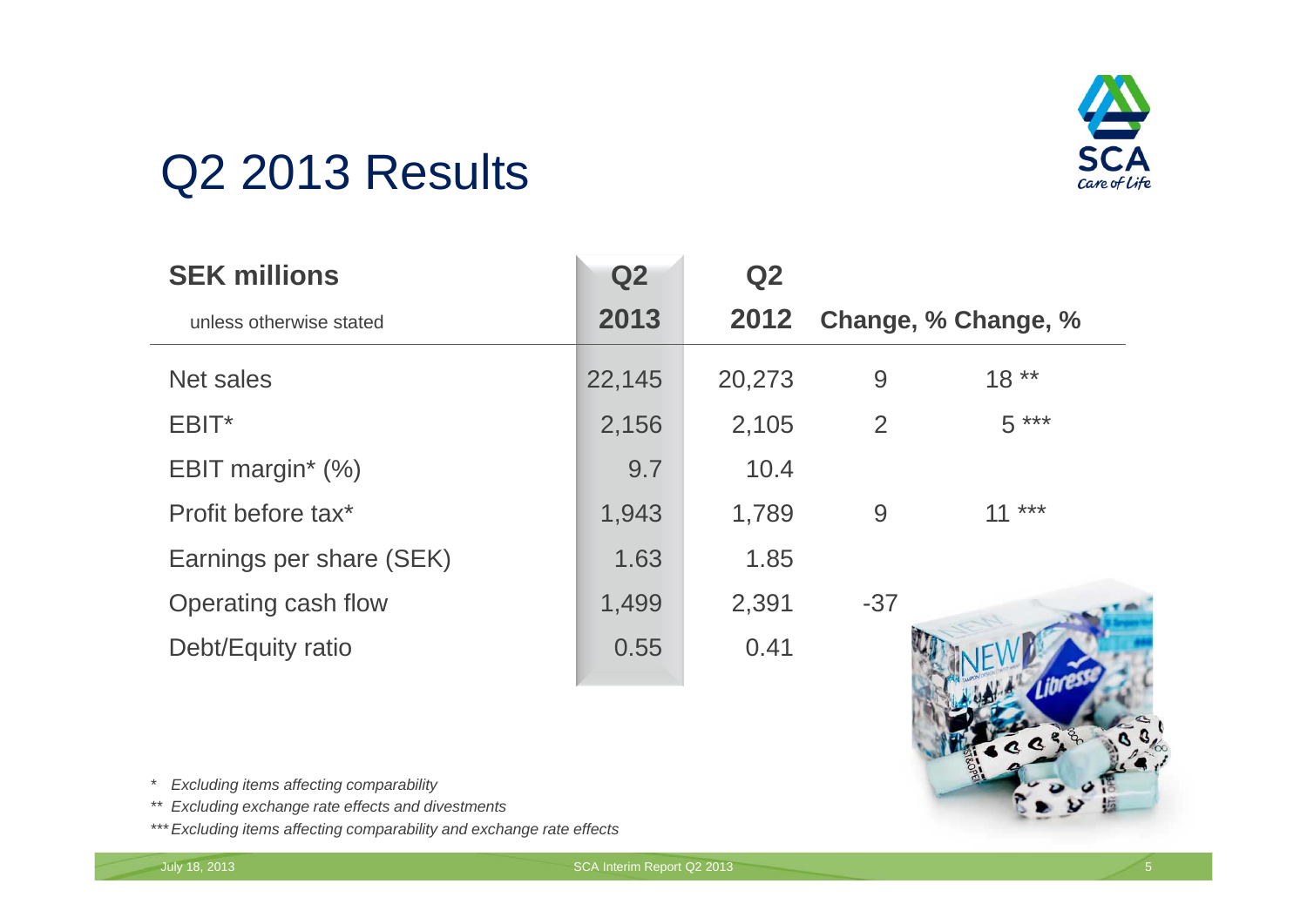## Q2 2013 vs. Q1 2013

### **Summary**

- $\mathcal{L}_{\mathcal{A}}$  Group
	- $\mathbb{R}^n$ Sales increased 4%\*
	- EBIT increased 3%\*\*
- $\overline{\phantom{a}}$  Business areas
	- $\mathbb{R}^2$ Personal Care, EBIT flat\*\*\*
		- $\equiv$ Higher volumes
		- $\mathbb{R}^n$ Cost savings
		- $\blacksquare$ Higher raw material costs
	- $\bar{\phantom{a}}$  Tissue, EBIT increased 11%\*\*
		- $\mathbb{R}^d$ Higher volumes
		- $\mathbb{R}^n$ Cost savings
		- $\mathbb{R}^d$ Higher raw material costs
	- $\mathbb{R}^n$  Forest Products, EBIT increased 9%\*\*
		- $\blacksquare$ Higher prices
		- $\mathbb{R}^n$ Cost savings
		- $\alpha$ Costs for maintenance stops
- *\* Excluding divestments*
- *\*\* Excluding items affecting comparability and divestments*
- *\*\*\* Excluding items affecting comparability*



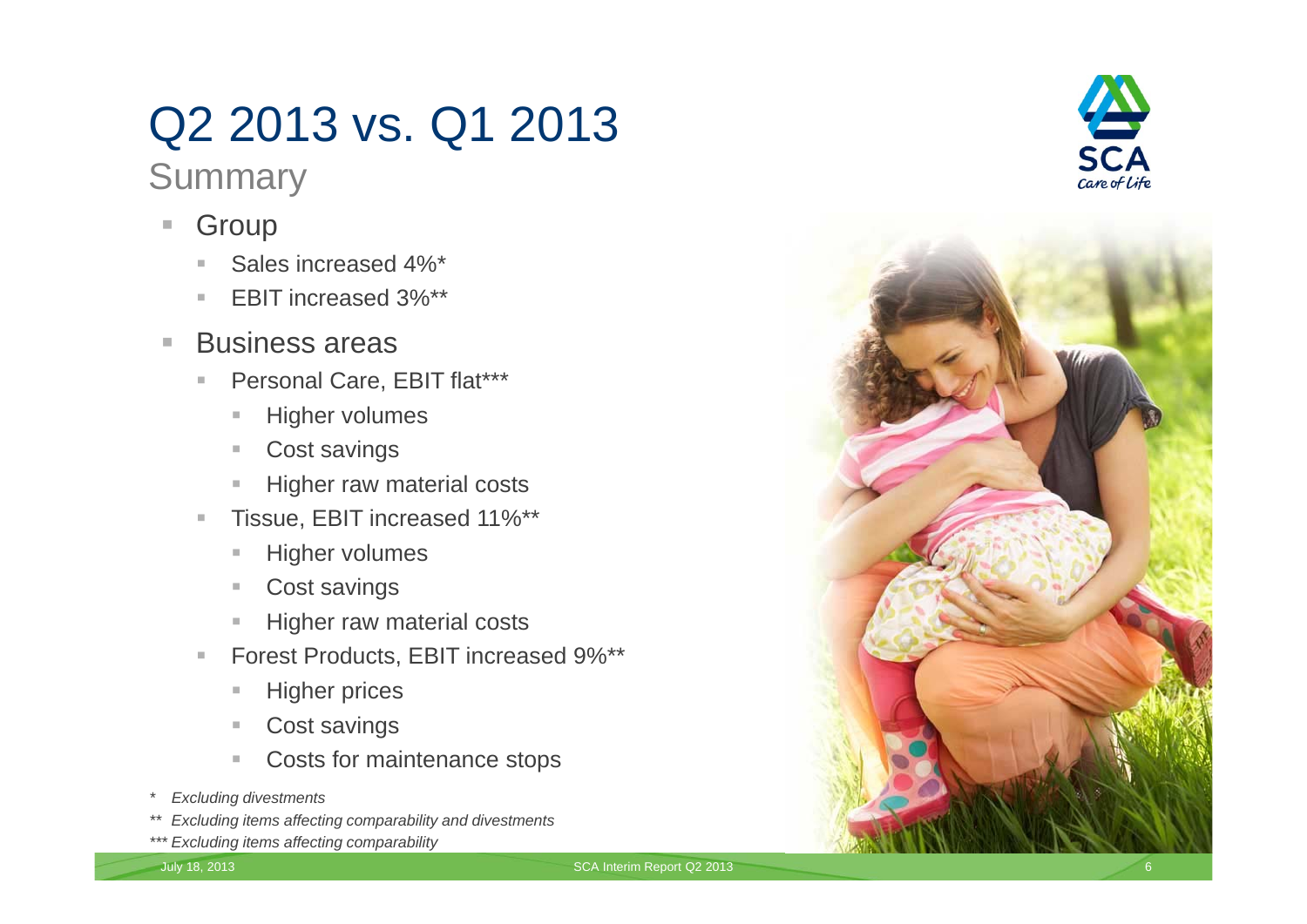### Personal Care Q2 2013 vs. Q2 2012



**Q2 2012 Q2 2013** SALES SEKm



EBIT\*\* SEKm **Q2 2012 Q2 2013**

EBIT margin\*\* **12.0% 11.9%**

- *\* Excluding exchange rate effects*
- *\*\* Excluding items affecting comparability*
- *\*\*\* Excluding items affecting comparability and exchange rate effects*



#### **Sales growth 4% (10%\*)**

- ۰ Incontinence products increased 6%\*
- ۰ Baby diapers increased 7%\*
- $\ddot{\phantom{a}}$ Feminine care increased 8%\*
- ۰ Emerging markets increased 16%\*

#### **EBIT increased 3%\*\* (3%\*\*\*)**

- **+ Higher volumes**
- Acquisitions
- Cost savings
- Increased marketing activities

**fiher** 

• Higher raw material costs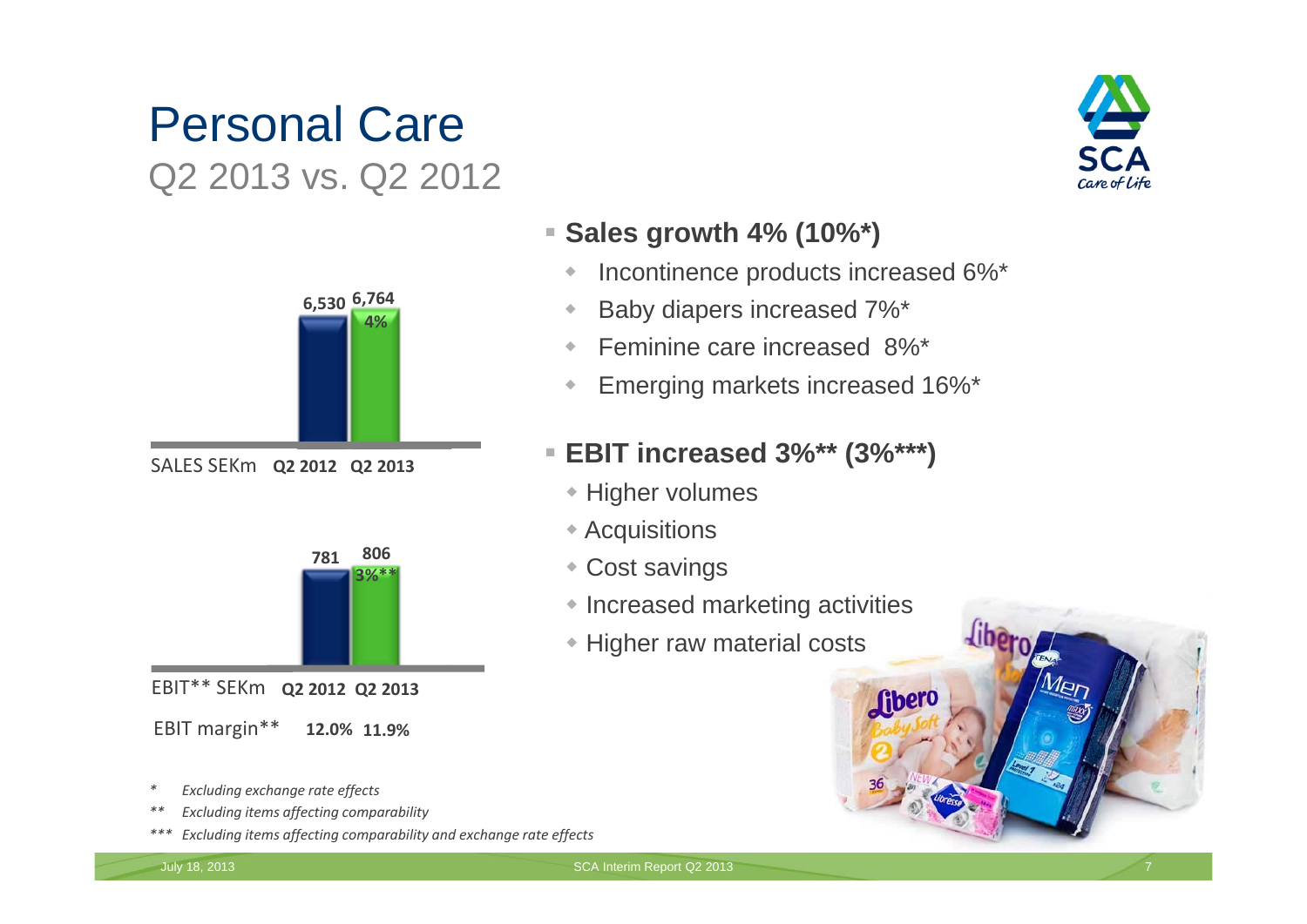### **Tissue** Q2 2013 vs. Q2 2012







- *\* Excluding exchange rate effects*
- *\*\* Excluding items affecting comparability*
- *\*\*\* Excluding items affecting comparability and exchange rate effects*

### **Sales growth 23% (28%\*)**

- Consumer tissue increased 30%\*
- AFH tissue increased 26%\*
- $\Phi$ Emerging markets increased 14%\*

### **EBIT increased by 27%\*\* (33%\*\*\*)**

- Acquisitions
- Cost savings
- Higher volumes



July 18, 2013 SCA Interim Report Q2 2013 8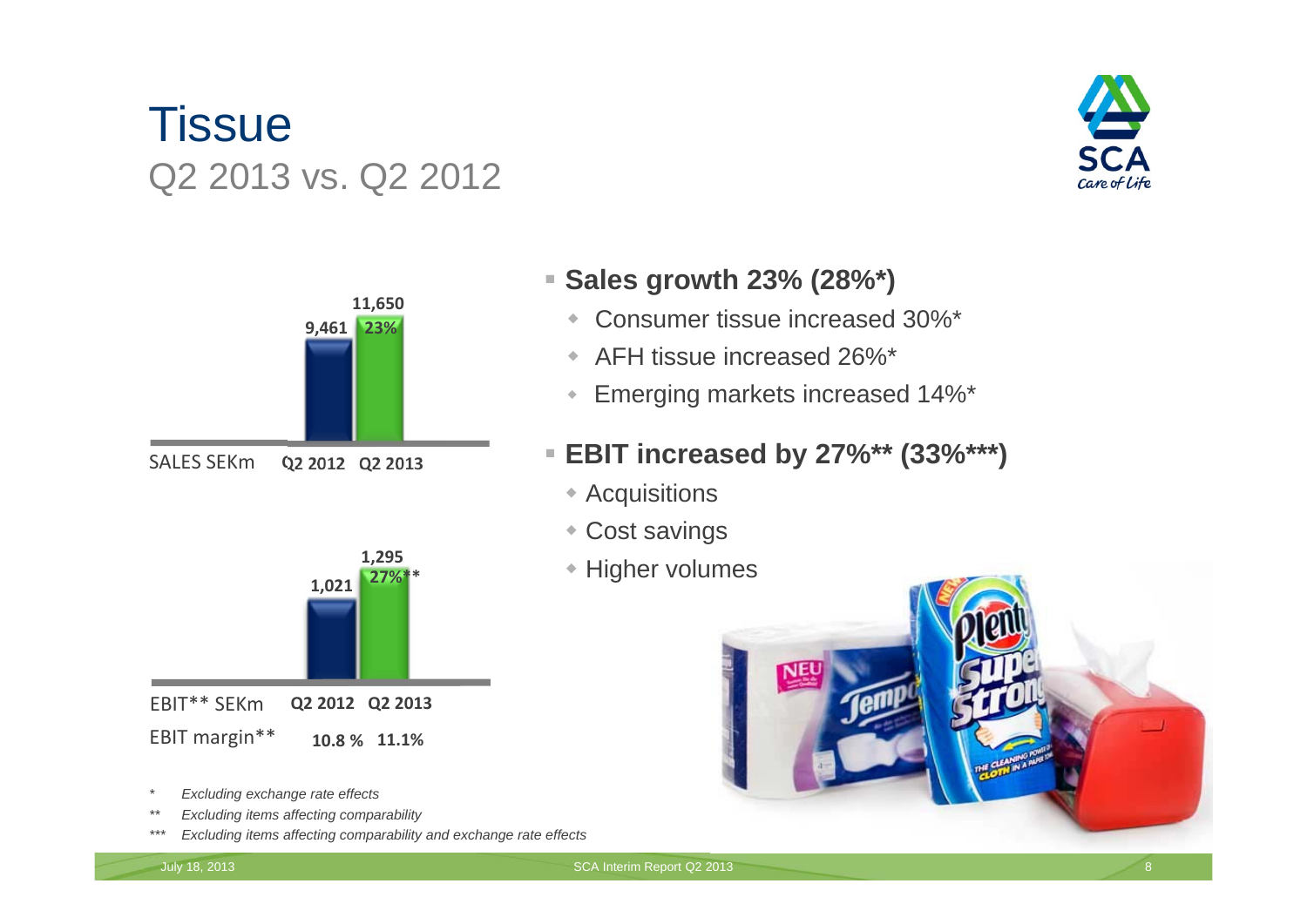### Forest ProductsQ2 2013 vs. Q2 2012



SALES SEKm**Q2 2012 Q2 2013**



*\* Excluding divestment*

*\*\* Excluding items affecting comparability*

care of Life

#### **Sales decreased 22% (-4%\*)**

- Publication papers, decreased sales
	- Lower prices
	- Divestments
- Solid-wood products, increased sales
	- Higher volumes
- Kraftliner, decreased sales
	- Lower volumes
	- Higher prices
- Pulp, decreased sales
	- Lower prices

### **EBIT decreased 42%\*\***

- ۰ Lower prices
- ۰ Negative currency effects
- ò Costs for maintenance stops
- ۵ Cost savings
- ۰ Lower raw material costs

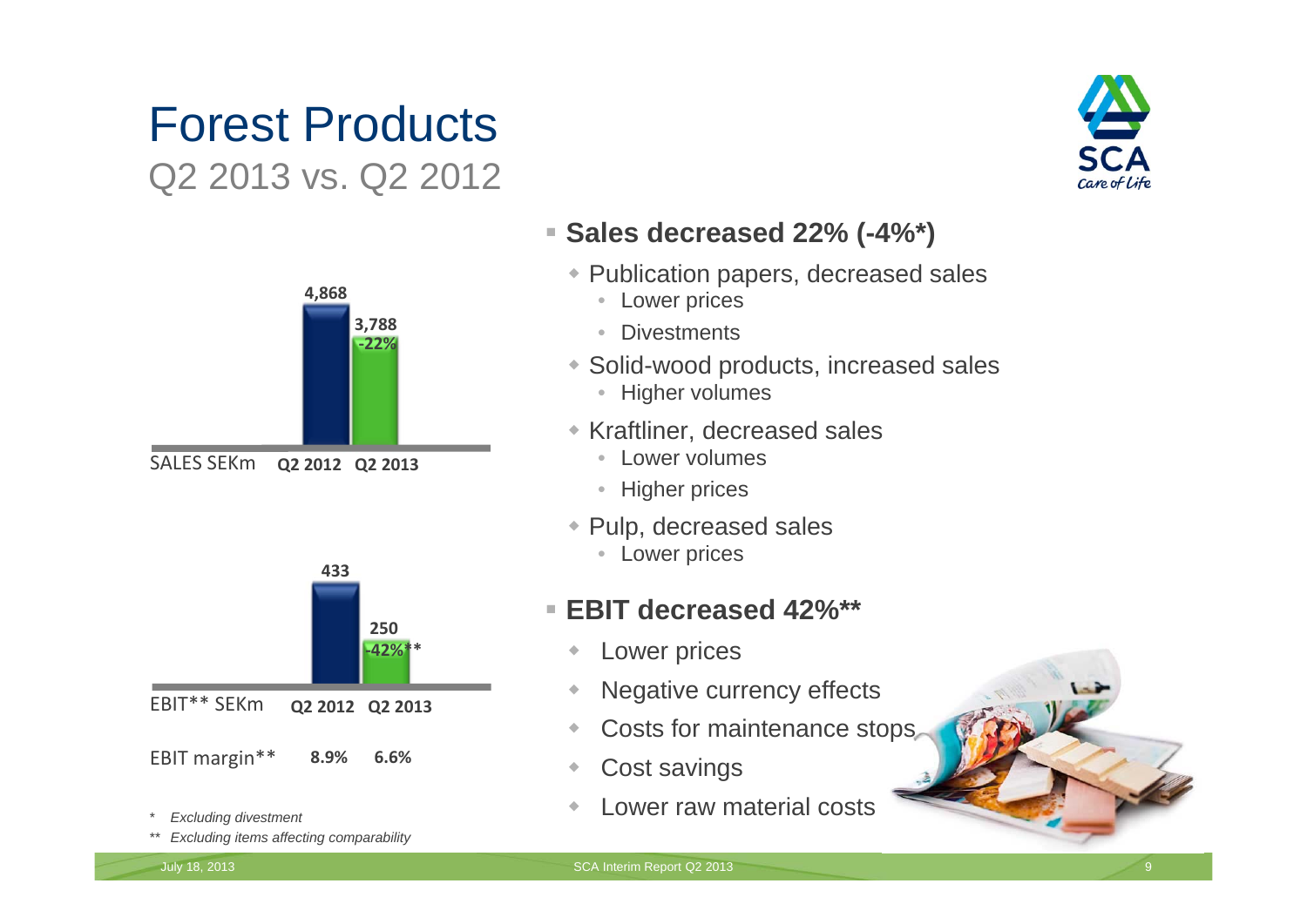

### **Summary**

- $\blacksquare$ Higher sales and profit for the hygiene businesses
- $\blacksquare$ Good growth rates in Emerging markets
- $\blacksquare$ Lower profit in Forest Products
- $\blacksquare$ Efficiency programs delivering according to plan

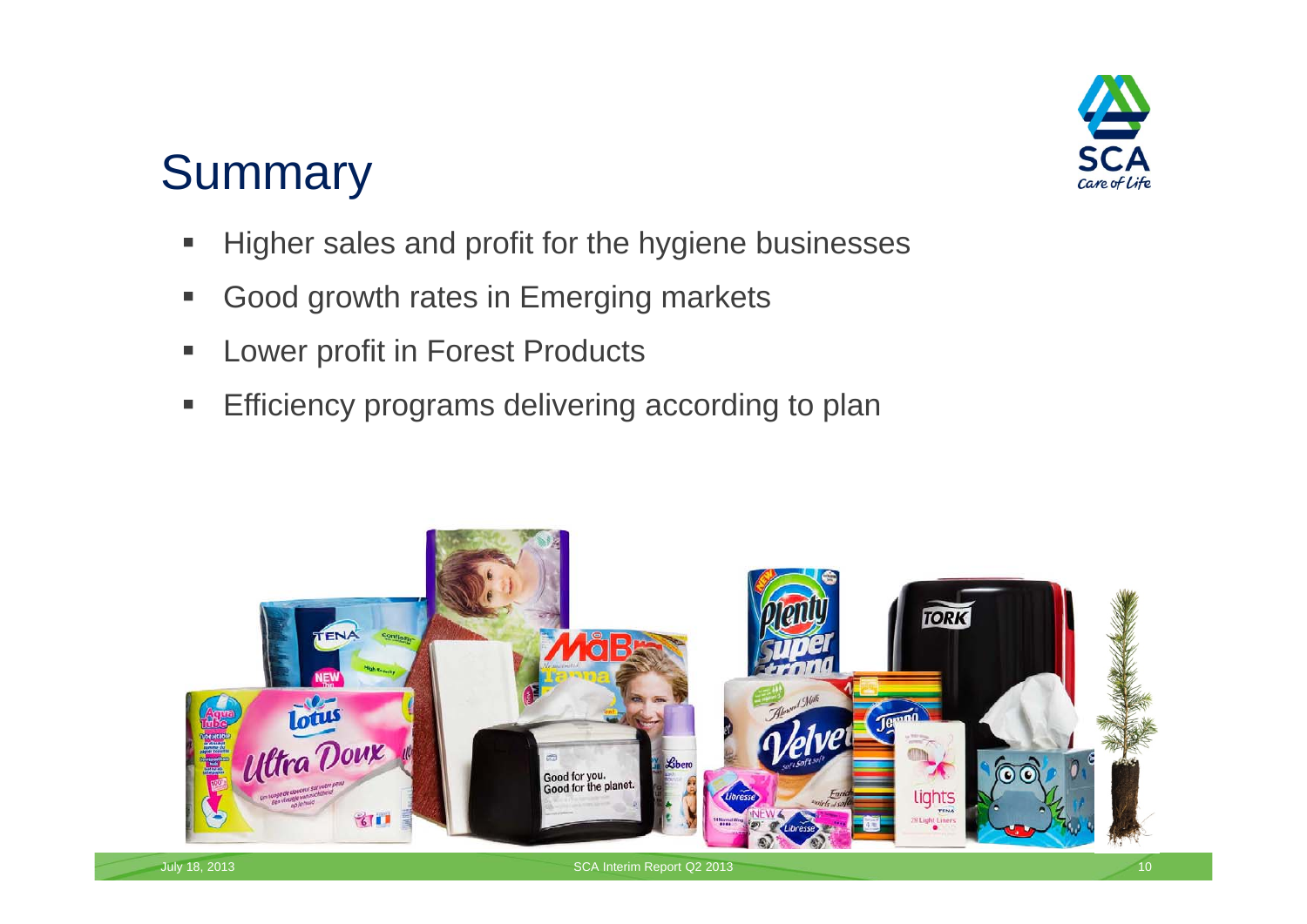

## Q&A